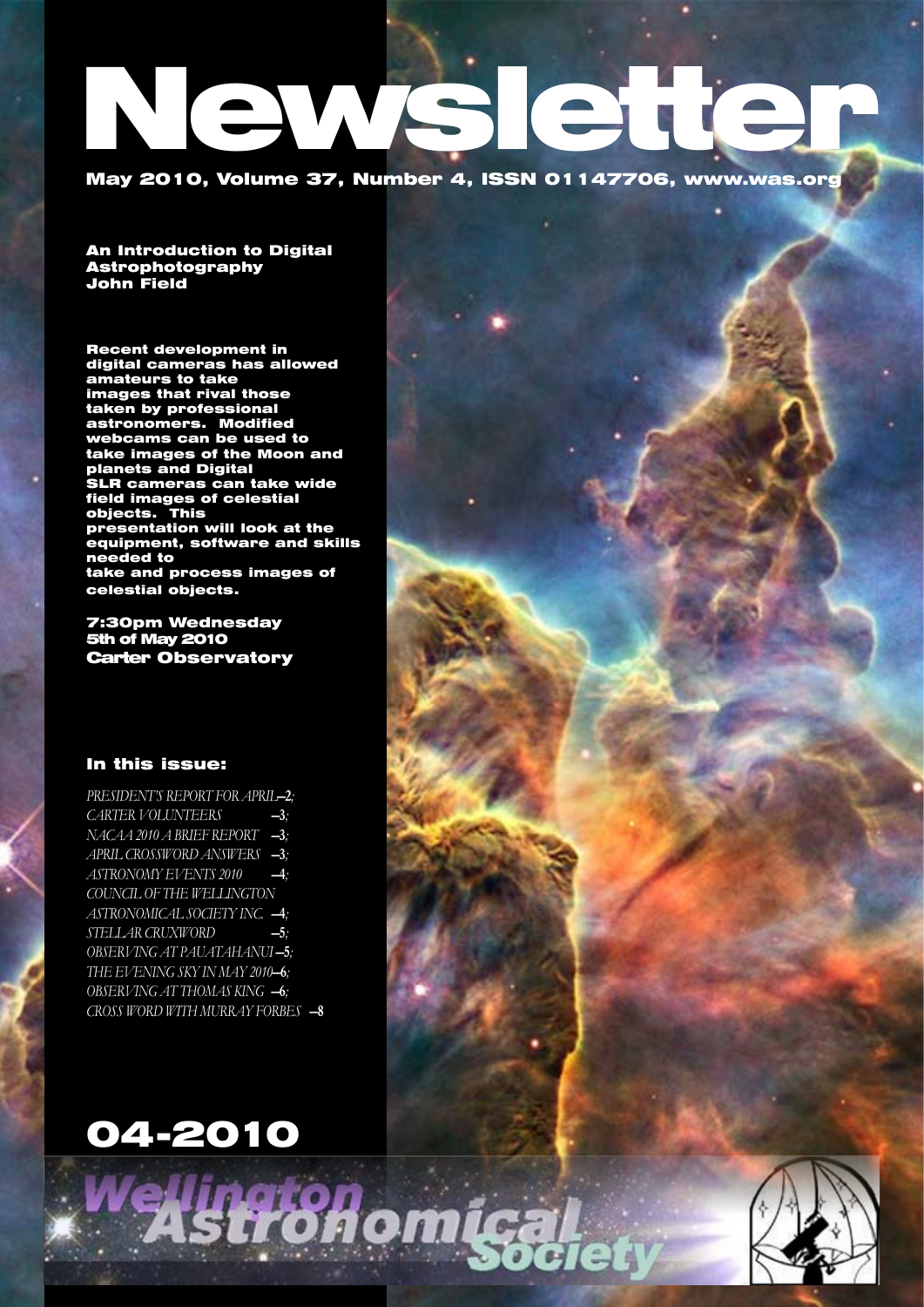

# PRESIDENT's REPORT FOR APRIL

April's talk at the new Carter Observatory was very well presented by Frank Andrews with the DVD he was talking over was created by our Newsletter Editor Hari Mogosanu.

This brilliant DVD will be for Sale and we should have a few copies at the next meeting.

Also for sale will be a Black & White magazine with images from most of the Astrophotographers through NZ and this will be available at the next meeting.

The weather has still not been kind to us when it comes to our society observing at the Pauatahanui Observatory.

However this all changed on April 17th with a clear sky. John Field was not available this time so Chris Mongatti and myself stepped in and ran the Observatory.

Ten people showed up and Chris brought along two of the Tawa College telescopes.

I left Patrick Sharp to run the WAS Meade telescope in the observatory and he did this very successfully even though he hadn't run it before.

Roger Butland showed up with his C8 and set up to monitor the seeing conditions at the site.

Seeing conditions are measured by

the size of the Star image you can record. The smaller the number like 1 arc sec is best the higher the number like 5 or 5 arc sec not so good.

The seeing conditions vary from night to night and so you need to monitor the conditions over a long period of time like a year is ideal. Roger was getting between 2 & 3 arc sec which is not too bad. Well done Roger.



The ST7 CCD Camera that WAS purchased recently is now at the KPO Observatory where it will be set up for Photometric Observing. Anyone wishing to be involved in learning about Photometric observing at the KPO should contact the President. Before we can do that we will need to invest in some Photometric Filters

We have found that the Pauatahanui Telescope will not be suitable as the ST7 camera when attached to the telescope should be left on the telescope set up. We are unable to do this at Pauatahanui because it is often used for visual observing and for Photography.

At the last committee meeting of WAS it was decided to purchase a set of UBVRI photometric filters. I haven't ordered them as yet but will do so soon.

The first meeting of the society at the New Carter Observatory was very well attended with 50 members turning up and a few new members.

Everyone was impressed with the new Carter and we look forward to a long and term relationship.





**Page 2 ISSN 01147706, NUMBER 4, VOLUME 37, WAS NEWSLETTER**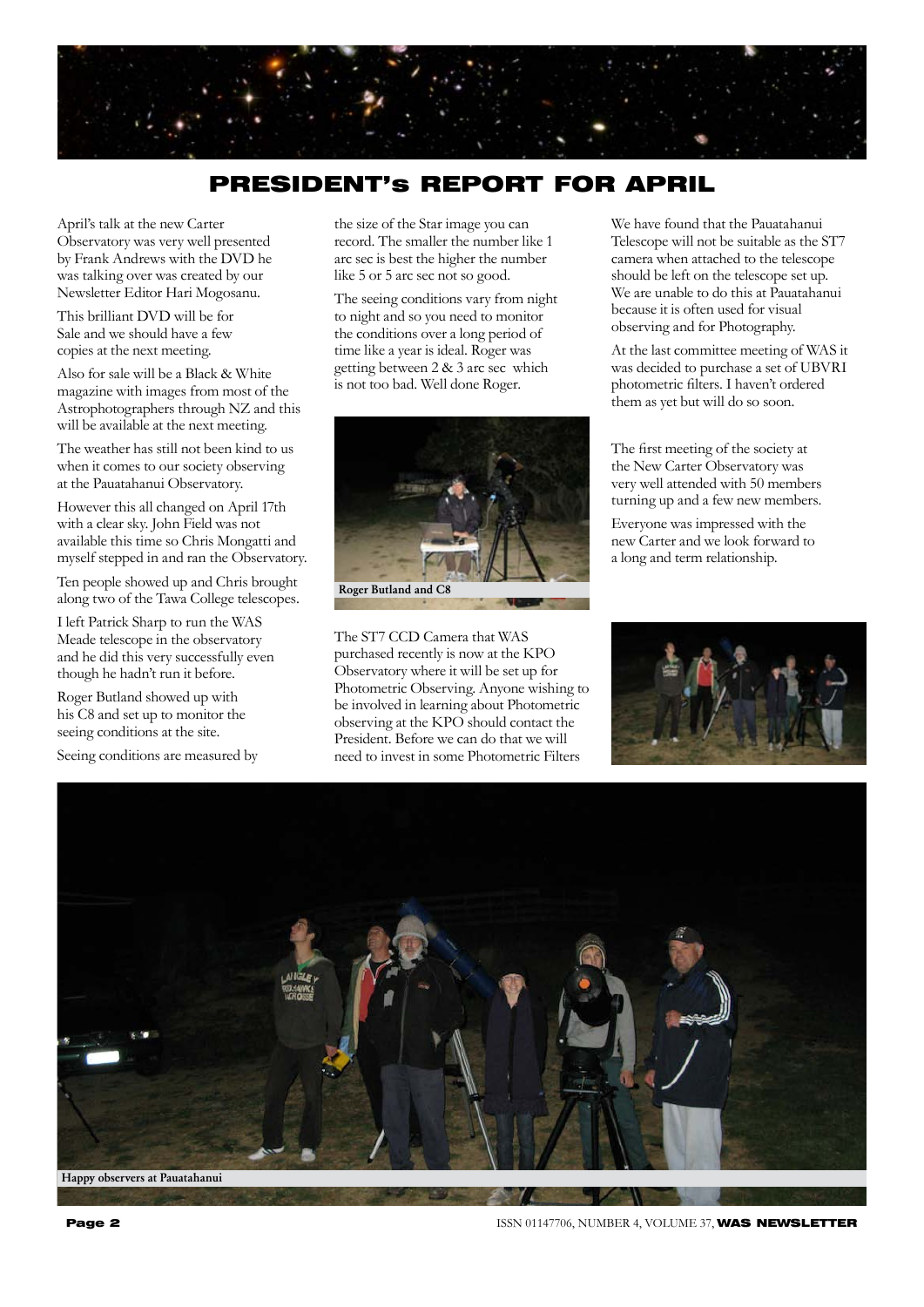

# CARTER VOLUNTEERS



Remember we are now based at the New Carter Observatory and at the first meeting at Carter I called for volunteers to assist in the running of the very famous Thomas Cooke Refractor at Carter on Saturday evenings. Carter will be open to the public every Saturday evening and the Wellington Astronomical Society will be assisting in running this telescope and maybe another as well.

The response for volunteers was very encouraging and we have 15 names down as volunteers. Claire from Carter will be in touch by e-mail with each of you as to how the roster will work.

 Remember we are getting the full use of these facilities for our meetings once a month for nothing.

When we were at the Royal Society Rooms we were paying up to \$1000 per year. So any contribution you make will be a huge saving for the society. So think of it as your contribution to help the society to save some money.

## April Crossword answers

#### Across;

3. TAURUS, You don't want this constellation in a China shop; 7. EQUINOX, 23rd September; 9. LOKI, volcano on Io; 10. RUTHCRISP, Carter Observatory's *public telescope; 11. DARWIN, proposed theory of evolution; 13. HALO, angels* and galaxies both have one; 16. SOHO, satellite observatory studying the Sun; 18. AZIMUTH, horizontal angle around the sky; 19. UFO, flying saucer; 21. REDPLANET, Mars; 23. LATITUDE, allow some leeway; 25. HOUR, unit of time; 26. ATOM, smallest indivisible piece of a element; 28. DINOSAURS, an asteroid may have done them in; 29. ICE, frozen liquid; 31. PELE, volcano on Io; 33. SIDEREAL, star time; 34. VEGA, alpha Lyr; 36. ZODIAC, also a small inflated rubber boat; 40. ECLIPSINGBINARY, clip singer in bay (anagram); 42. SMC, satellite galaxy to the Milky Way; 44. KIWI, New Zealander; 46. ASTEROID, road site (anagram); 47. CLUSTER, An open or *globular ...;*

#### Down;

1. NADIR, opposite to zenith; 2. EARTH, Tellus; 4. LEO, A lion circling the Earth; 5. IO, One of the Galilean satellites; 6. VIRGO, Constellation with Spica; 8. NEAREARTHOBJECT, NEO (abbrev); 12. NOVA, a new star; 13. HST, an orbiting telescope; 14. LONGITUDE, Latitude and ?; 15. GAS, solid, liquid or ...; 16. SHEPHERD, astronaut; 17. NORTH, thorn (anagram); 20. ANDROMEDA, Largest galaxy in the Local Group; 22. FUSION, process that powers stars; 23. LMC, could be mistaken for a cloud; 24. DENEB, alpha *Cygnus; 27. MASS, I weight 6 times less on the Moon, but still have the same ???;* 28. DAY, 24 hours; 30. CANOPUS, Autahi; 32. BINARY, a double star; 33. SCORPIUS, constellation with a sting; 35. ECLIPTIC, plane of Earth's orbit around the Sun; 37. VENUS, a very cloudy planet; 38. MESSIER, a catalogue; *39. SCHMIDT' type of telescope; 41. BAR' some spiral galaxies have one; 43. NOON, mid-day; 45. ION, an arrested atom;* 

# NACAA 2010 a brief report

I travelled to Canberra on Saturday of Easter weekend to attend two of the four days of the National Australian Convention of Amateur Astronomers (NACAA).

The first two days were mainly devoted to Variable Stars South and general astronomy but the days I attended were primarily aimed at people like me who are interested in Occultations.

One of the highlights for me was a talk by Dr Daniel Shaddock of the ANU and JPL Caltech about detecting gravity waves. He explained why earth based experiments have not yet had any positive results and how LISA, ( Laser Interferometer Space Antenna), will be a gravitational wave observatory of 3 spacecraft in orbit around the sun about 20 degrees behind Earth, that should be sensitive enough to hear signals from practically anywhere in the known universe. Getting into space will eliminate the earth's seismic noise that masks any expected signals and allows very long (5,000,000 km) baselines to be used. Even then they will be looking for very small changes in the order of atomic dimensions.

On the Sunday evening a large group visited the Mt Stromlo observatory site. It is 100 years since the site started as a solar observatory and was almost totally destroyed by a bush fire storm in 1993. Some part have been rebuilt but the ruins of the large 50 and 75 inch telescopes remain as a reminder. A new big telescope to replace these has been installed at Siding Springs where seeing is better and less cloudy.

On the Monday we held the Fourth Trans Tasman Symposium on Occultations (TTSO4) this was attended just over 40 people and many of them were new to the area. I presented two papers "Recent Successful Asteroidal Occultations in our Region in the past Two Years" and "Building a Cheap 10 inch f4 Occultoscope".

In total there were 15 papers on Occultation related topics and a general round table discussion at the end. I hope we have recruited some new observers from the Melbourne and Adelaide areas.

*By John Talbot*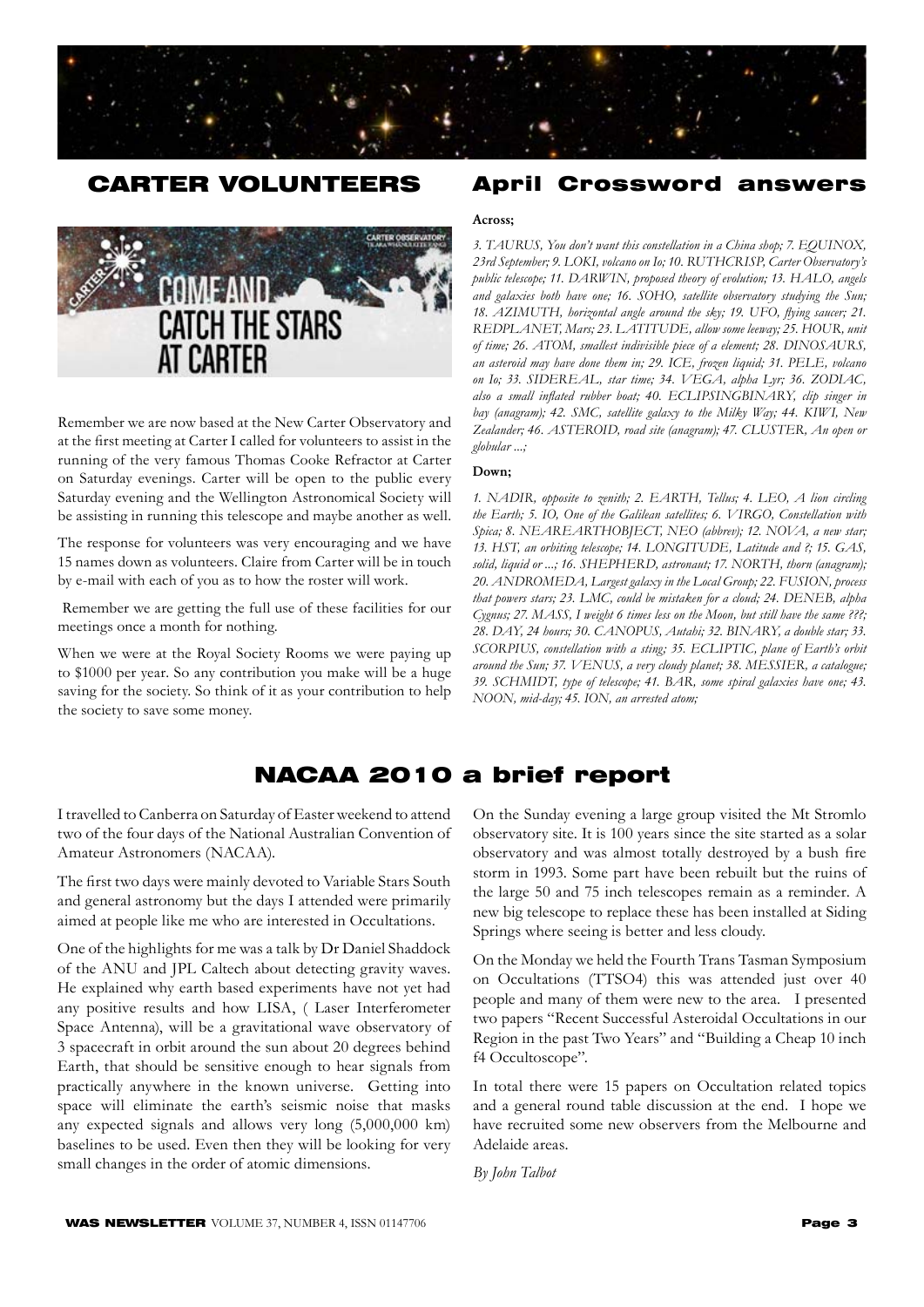

# ASTRONOMY EVENTS 2010

## June

June 26th 2010 – Partial Lunar eclipse Visible from all of Australia and NZ.

The Moon will pass through the southern part of the Earth's shadow; at maximum eclipse

(9.39pm AEST) over half the Moon's diameter will be covered.



## July

July 2010 – Four planets after sunset

July sees a dance of the planets Mars, Venus and Saturn in the western sky. By the end of the month, they are joined by Mercury. The diagram at left shows them together on the 31st, when Mars is closest to Saturn.

Mercury passes Regulus on the 28th.



#### August

August 2010 – Triple conjunction with moon The four planets are still visible mid August, and are joined by the Moon on the 13th. Planetary conjunctions:

8 August: Venus closest to Saturn

8 August: Venus closest to Mars.



### October

International Space Week

October 4 – 10

Astronomy Day – 16 October – Astronomy Week 11 – 17

## December

December 21st – Total Lunar Eclipse – much of New Zealand

and the Queensland coast will see the Moon rise totally eclipsed.

Times of events:

| Phase           | <b>NZDST</b>       |
|-----------------|--------------------|
| Starts          | $7.32$ pm          |
| Totality starts | 8.40pm             |
| Maximum         | 9.18 <sub>pm</sub> |
| Totality ends   | $9.53$ pm          |
| Ends            | 11.01pm            |



# COUNCIL OF THE WELLINGTON ASTRONOMICAL SOCIETY INC.

*President:*  Gordon Hudson gordon@kpo.org.nz Ph 04 236 5125

*Vice-President*: Roger Butland roger.j.butland@xtra.co.nz Ph 04 478 0419

*Secretary:* Ross Powell rossapowell@hotmail.com Ph 04 389 9765

*Treasurer:* John Talbot john.talbot@xtra.co.nz Ph 04 293 4620

*Newsletter Editor:*  Haritina Mogosanu editor@was.org.nz

## *Committee*

Frank Andrews frank.andrews@paradise.net.nz Chris Mongatti chrismon@xtra.co.nz Mob o21 890 222 John Homes

john.homes@paradise.net.nz Aline Homes aline.homes@paradise.net.nz

*Positions Outside Council Email newsletter* Murray Forbes murray\_forbes@xtra.co.nz

www.was.org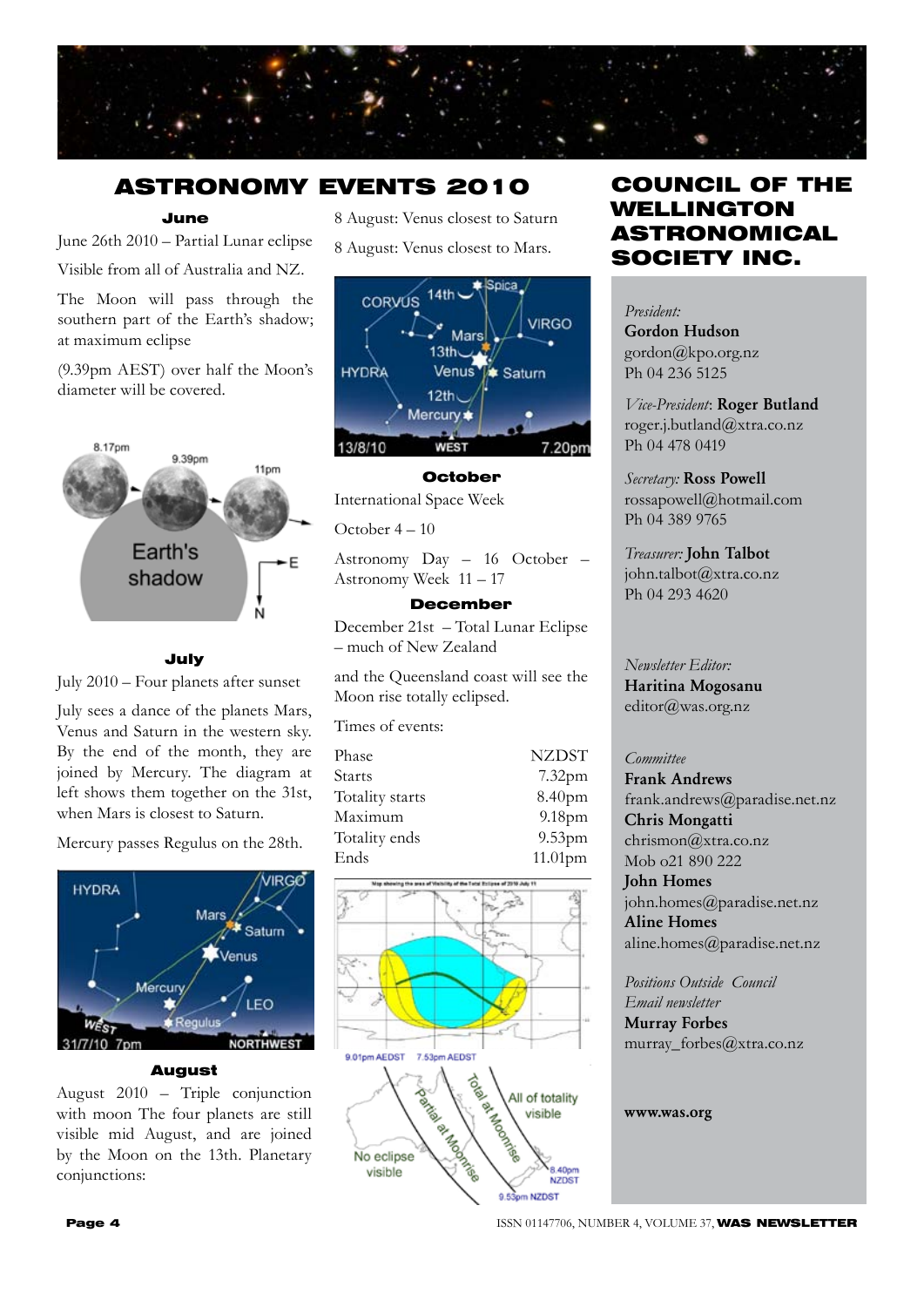





## Down

*2. The hundred lap applause was like thunder. (4) 3. The flower in your eye has a diameter of 208 km when it's in the asteroid belt. (4) 4. Rue temper at heat of the moment. Hydrogen fusion depends on it. (11) 5. Dismissing the cleaner even though half charming half goon. (4, 2) 6. This is all the clue you need here. (4) 8. Wander through the cosmos by Aries and Taurus, by the sound of it. (6) 9. A common component in planet formation produced when Io leaves the mixed up studio. (4) 12. It's sin to be so determined. (6) 14. A light-coloured plain in the north equatorial region of Mars, also included in the drama zone. 6) 16. Our favourite incorporated society – part of mana signs. (4) 17. This bike could be part of a foursided figure that lost its real trail. (4) 18. Creative forward entity found in any upland rover. (4) 19. Conditioned selection of first person objective – part of reversed gem finding. (2, 2)* 



#### WAS NEWSLETTER VOLUME 37, NUMBER 4, ISSN 01147706 Page 5 Page 5

## Across

*1. Clip ceti to plane of Earth's orbit. (8); 7. Finished in 1948, it was the largest telescope on Earth for over 40 years and very healthy too. (4); 8. Stirred air mud made the Curies famous. (6); 10. Bird of paradise is a short puss near the south celestial pole. (4); 11. Murfak is my alpha when I spree. (6); 13. Currently the brightest star in its constellation but did not get an alpha. So I bet on air. (4, 7); 16. Invented by Ptolemy as the centre of the solar system revolutions and found in little quantums. (6); 18. This financial institution was initially Public Service Investment Society. (4); 20. Not the down escalator, provided by space rockets on take-off. (6); 21. A great part of Whangarei to live in. Ok ma! (4); 22. Mixed up lone again, the angels did say on Christmas Day. (4, 4)*



# OBSERVING AT PAUATAHANUI

The next observing at the Pauatahanui will be on Saturday May 15th at 7.30 PM.

If the weather is looking doubtful please contact John Field on his mobile 021-255-1904 to see if the session is going ahead.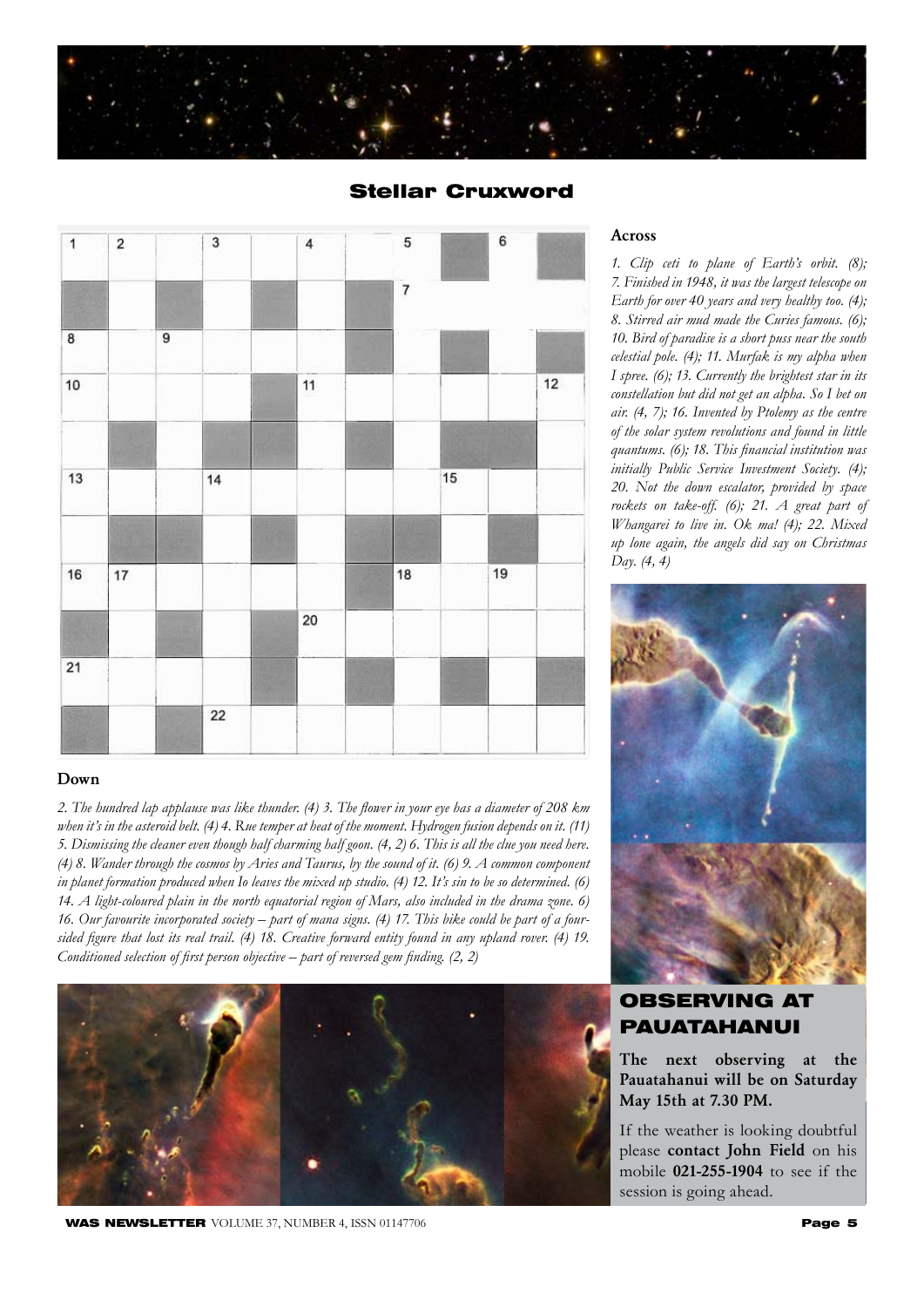

# The Evening Sky in May 2010

Venus is the 'evening star', appearing near the northwest skyline soon after sunset. It sets around 7 pm. As the sky darkens Sirius appears in the west with Orion below it. Canopus is southwest of the zenith. Crux, the Southern Cross, and the Pointers are southeast of overhead. Mars is an orange-red star well down the northwest sky. Near it is Regulus, the brightest star in Leo. Higher in the north sky, and brighter, is Saturn, Low in the northeast is Arcturus, a bright orange star whose colour is often separated into flashes of red and green.

Below Sirius are Rigel and Betelgeuse, the brightest stars in Orion. Between them is a line of three stars: Orion's belt. To southern hemisphere star watchers, the line of three makes the bottom of 'The Pot', now tipped on its side. Sirius, 'the Dog Star', marks the head of Canis Major the big dog. Sirius is the brightest star in the sky though planets Venus, Mars and Jupiter can be brighter.

Crux, the Southern Cross, is southeast of the zenith. Left of it are Beta and Alpha Centauri, often called 'The Pointers'. Alpha Centauri is the closest naked-eye star, 4.3 light years away. It is a binary star: two sun-sized stars orbiting each other in 80 years. Beta Centauri, like most of the stars in Crux, is a blue-giant star hundreds of light years away. Canopus is also very luminous and distant: 13 000 times brighter than the sun and 300 light years away.

Low in the east is the orange star Antares, marking the heart of the Scorpion. Antares means 'rival to Mars' in Greek. Just now you can see why. It is a red giant like Betelgeuse; 600 light years away and 19 000 times brighter than the sun. Red giants are dying stars; wringing the last of the thermonuclear energy out of their cores. Big ones like Antares and Betelgeuse will end in massive supernova explosions in a few million years.

Arcturus, in the northeast, is the brightest red star in the sky but, at 37 light years, is much closer than the red-giants previously mentioned. It is about 120 times brighter than the sun.

The Milky Way is brightest in the southeast toward Scorpius and Sagittarius. In a dark sky it can be traced up the sky past the Pointers and Crux, fading toward Sirius. The Milky Way is our edgewise view of the galaxy, the pancake of billions of stars of which the sun is just one. The thick hub of the galaxy, 30 000 light years away, is in Sagittarius. The nearby outer edge is by Orion. A scan along the Milky Way with binoculars shows many clusters of stars and some glowing gas clouds, particularly in the Carina region, to the right of Crux, and in Scorpius.

The Clouds of Magellan, LMC and SMC, are midway down the southern sky, easily seen by eye on a dark moonless night. They are small galaxies. The Large Magellanic Cloud is about 160 000 light years away and is about 5% the mass of our Milky Way galaxy. The Small Cloud is around 200 000 light years away and 3% the mass of our galaxy. That's still many billions of stars.

Saturn's rings are still nearly edge on to us and look like a thick line through the planet. Some of Saturn's moons cross in front of the planet and disappear behind it. Titan, Saturn's biggest moon, disappears behind the planet for four hours on the evenings May 9 and 25. Titan crosses Saturn's disk on May 17. Saturn is 1340 million km

from us mid month. Mars continues to fade as we leave it behind. At mid month it is 210 million km away and shows just a tiny disk in a telescope.

Jupiter, not shown, rises due east around 3 a.m. It looks like a very bright golden star shining with a steady light. Binoculars show the disk of Jupiter. A small telescope shows its four bright moons lined up on each side. Jupiter is 820 million km away mid month. Mercury makes a morning sky appearance in May and June. In mid May it rises a little north of due east around 6 a.m., the brightest 'star' in that area. It passed us in late April and is now swinging around to the far side of the sun. It sinks into the dawn twilight in late June.

*\*A light year (l.y.)is the distance that light travels in one year: nearly 10 million million km or 1013 km. Sunlight takes eight minutes to get here; moonlight about one second. Sunlight reaches Neptune, the outermost major planet, in four hours. It takes four years to reach the nearest star, Alpha Centauri.*

*Notes by Alan Gilmore, University of Canterbury's Mt John Observatory, P.O. Box 56, Lake Tekapo 7945, New Zealand.*

www.canterbury.ac.nz

# OBSERVING AT THOMAS KING

All public observing evenings will be held at the Thomas King Observatory run by our Observatory Director Ross Powell. from 7:30. There are public observing evenings at the Thomas King every FRIDAY starting as soon as it gets dark depending on the weather. Ring Ross on 389 9765.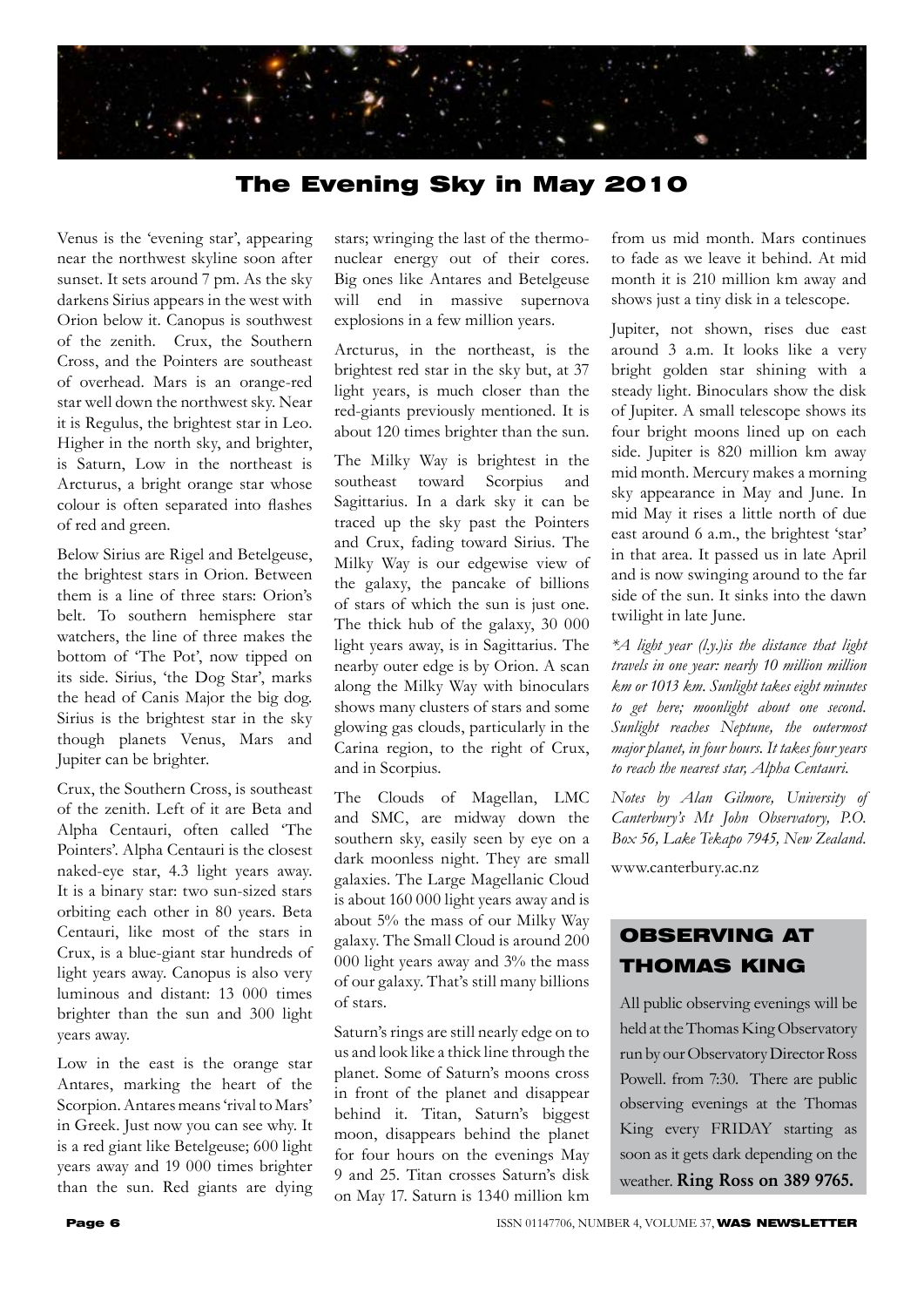



Evening sky in May 2010

To use the chart, hold it up to the sky. Turn the chart so the direction you are looking is at the To use the chart, note it up to the sky. Turn the chart so the direction you are footing to accurate<br>bottom of the chart. If you are looking to the south then have 'South horizon' at the lower edge. As the earth turns the sky appears to rotate clockwise around the south celestial pole (SCP on the<br>As the earth turns the sky appears to rotate clockwise around the south celestial pole (SCP on the chart). Stars rise in the east and set in the west, just like the sun. The sky makes a small extra westward shift each night as we orbit the sun.

Venus, the brilliant 'evening star', sets in the northwest around 7. Sirius, the brightest star, is midway down the western sky. Directly below is Orion with bright stars Rigel and Betelgeuse, and<br>midway down the western sky. Directly below is Orion with bright stars Rigel and Betelgeuse, and The Pot. Canopus, the second brightest star, is southwest of overhead. Saturn is a medium-<br>The Pot. Canopus, the second brightest star, is southwest of overhead. Saturn is a medium-The Pot. Canopus, the second prightest star, is southwest of overhead. Sataring a measurement.<br>Brightness 'star' in the north. Reddish Mars is lower and fainter in the northwest. Arcturus in the brightness star in the north. Reddish was is lower and failter in the Horthwest. The called in the control of<br>northeast often twinkles red and green. Crux, the Southern Cross, and The Pointers are southeast of the zenith. The Scorpion, on its back, is rising in the southeast. The Milky Way spans the sky.

Chart produced by Guide 8 software; www.projectpluto.com. Labels and text added by Alan Gilmore, Mt John Observatory of the University of Canterbury... www.canterbury.ac.nz

June 1 at 7 p.m.